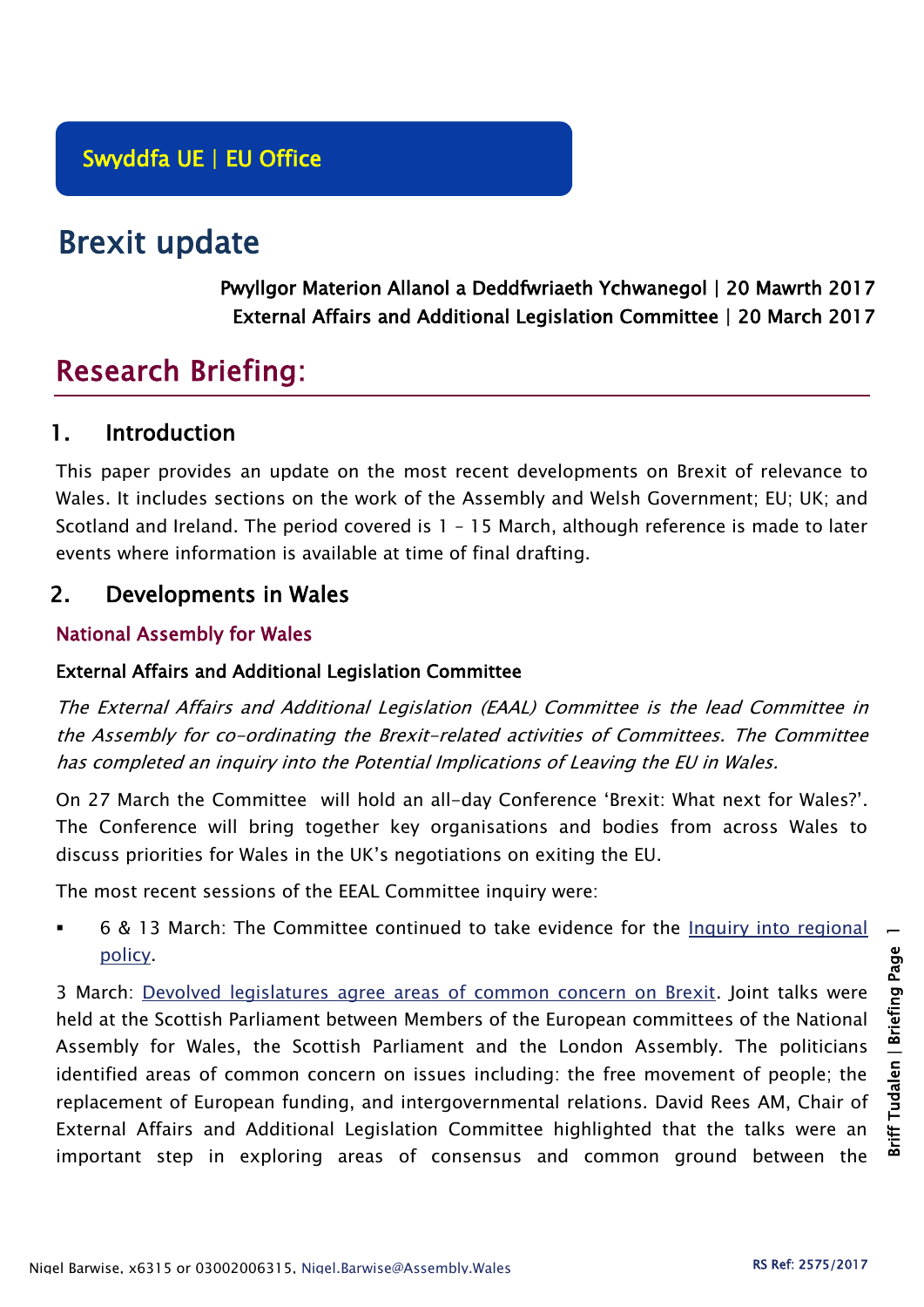institutions on Brexit. Regular updates on the work of the EAAL Committee are posted on the Assembly Blog: [https://assemblyblog.wales/tag/european-union/.](https://assemblyblog.wales/tag/european-union/)

The Research Service's own blogs are published on [In Brief.](https://assemblyinbrief.wordpress.com/) The latest Brexit blog is Brexit: [Views from Wales and Westminster,](https://assemblyinbrief.wordpress.com/2017/02/28/brexit-views-from-wales-and-westminster/) which summarises evidence the Committee received from the First Minister for Wales, Carwyn Jones and the Minister for State for Exiting the EU, David Jones.

### **Other**

The Climate Change, Environment and Rural Affairs Committee is carrying out an inquiry into [Marine Protected Areas in Wales,](http://senedd.assembly.wales/mgIssueHistoryHome.aspx?IId=16663) and an inquiry into the [Future of Agricultural and Rural](http://senedd.assembly.wales/mgIssueHistoryHome.aspx?IId=15876)  [Development Policies in Wales.](http://senedd.assembly.wales/mgIssueHistoryHome.aspx?IId=15876)

The Equality, Local Government and Communities Committee has just closed its consultation on [What will human rights in Wales look like after Brexit?](http://senedd.assembly.wales/mgConsultationDisplay.aspx?id=244&RPID=1008299204&cp=yes)

'The implications of Brexit for the medical workforce' is explicitly included in the terms of reference for the Health, Social Care and Sport Committee's current inquiry on medical [recruitment.](http://senedd.assembly.wales/mgIssueHistoryHome.aspx?IId=16122) This inquiry will continue gathering oral evidence throughout March.

#### Plenary debates

22 March: Debate on the External Affairs and Additional Legislation Committee report on the implications for Wales of leaving the European Union.

## Welsh Government

6 March: [New €7m EU investment in Wales and Ireland's fisheries industry](http://gov.wales/newsroom/finance1/2017/58940510/?lang=en).

10 March: €6.7m EU boost [to improve bathing waters in Ireland and Wales.](http://gov.wales/newsroom/finance1/2017/170310-acclimatize/?lang=en)

10 March: [Written Response by the Welsh Government](http://www.assembly.wales/laid%20documents/gen-ld10978/gen-ld10978-e.pdf) to the report of the External Affairs and Additional Legislation Committee entitled Implications for Wales of leaving the European Union.

13 March: [EU approval unlocks major funding boost for Caernarfon.](http://gov.wales/newsroom/culture-tourism-sport/2017/170313-eu-approval-unlocks-major-funding-boost/?lang=en)

#### News

6 March: [FUW highlights need for UK Agricultural Framework at Plaid Cymru Conference.](http://fuw.org.uk/fuw-highlights-need-for-uk-agricultural-framework-at-plaid-cymru-conference/)

6 March: [FUW urges Devolved Ministers to work closely in developing UK Framework.](http://fuw.org.uk/fuw-urges-devolved-ministers-to-work-closely-in-developing-uk-framework/)

7 March: [CLA statement on first International Trade Committee report.](http://www.cla.org.uk/latest/news/all-news/cla-statement-first-international-trade-committee-report)

8 March: [Farming critical to UK economy](https://www.nfu-cymru.org.uk/news/latest-news/farming-critical-to-uk-economy/) (NFU).

9 March: [WCVA members give verdict on Brexit](http://www.wcva.org.uk/what-we-do/policy-latest/2017/03/wcva-members-give-verdict-on-brexit) - three quarters of respondents 'feel largely negative'.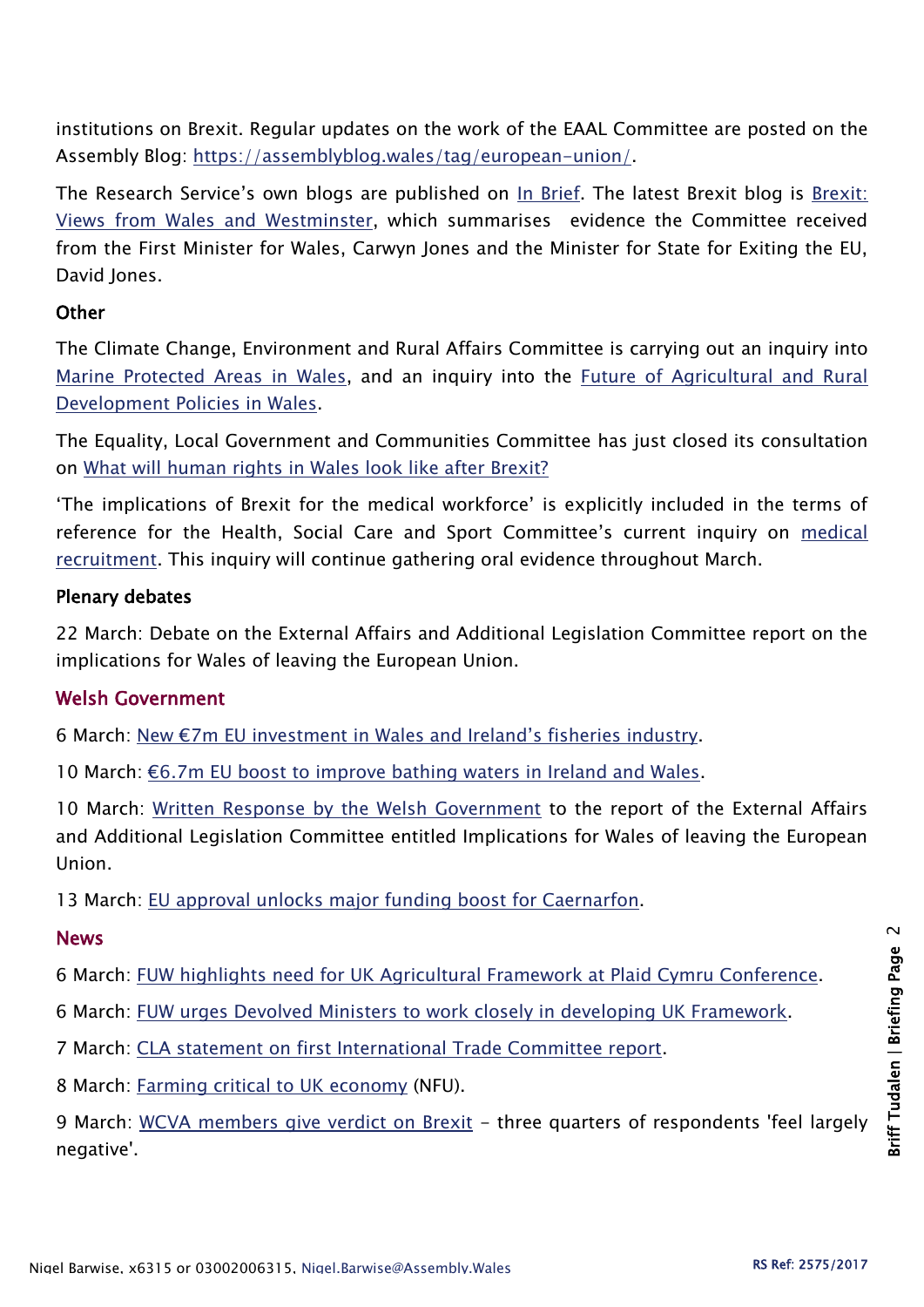# 3. EU developments

### European Council

7 March: [EU budget framework 2014-2020:](http://www.consilium.europa.eu/en/press/press-releases/2017/03/07-eu-budget-mmf-2014-2020-greater-focus-new-priorities/) Council agrees to put greater focus on new priorities.

8 March: The [Spring Tripartite Social Summit](http://www.consilium.europa.eu/en/press/press-releases/2017/03/08-tripartite-social-summit/) debated "The future of Europe: charting the course towards growth, employment and fairness". [Remarks by President Donald Tusk](http://www.consilium.europa.eu/en/press/press-releases/2017/03/08-tusk-remarks-tripartite-social-summit/) following the tripartite social summit.

9-10 March: [European Council:](http://www.consilium.europa.eu/en/meetings/european-council/2017/03/09-10-euco-annotated-draft-agenda_pdf/)

[Parliament President Tajani: "Europe needs to be changed not weakened"](http://www.europarl.europa.eu/news/en/news-room/20170306STO65255/tajani-%E2%80%9Ceurope-needs-to-be-changed-not-weakened%E2%80%9D).

[Donald Tusk re-elected president of the European Council,](http://www.consilium.europa.eu/en/press/press-releases/2017/03/09-european-council-president-election/) to 30 November 2019.

[Remarks by President Donald Tusk on the European Council](http://www.consilium.europa.eu/en/press/press-releases/2017/03/09-tusk-remarks-european-council/) meeting of 9 March 2017.

[The Council discussed](http://www.consilium.europa.eu/en/press/press-releases/2017/03/09-conclusion-pec/) jobs, growth and competitiveness, security and defence, migration and the Western Balkans. The conclusions were not formally adopted.

[Remarks by President Donald Tusk after the informal meeting of the 27](http://www.consilium.europa.eu/en/press/press-releases/2017/03/10-tusk-remarks-informal-meeting/) heads of state or government

#### European Commission

1 March: Commission President Juncker presented his [White Paper on the post-Brexit EU.](http://europa.eu/rapid/press-release_IP-17-385_en.htm)

#### European Parliament

1 March: [Future of the EU:](http://www.europarl.europa.eu/news/en/news-room/20170228IPR64287/future-of-the-eu-meps-discuss-five-scenarios-set-out-by-jean-claude-juncker) MEPs discuss five scenarios set out by Jean-Claude Juncker.

1 March: [MEPs delve into priorities for upcoming European Council.](http://www.europarl.europa.eu/news/en/news-room/20170227IPR64154/meps-delve-into-priorities-for-upcoming-european-council)

[UK must obey EU free movement laws until it leaves the EU, say MEPs.](http://www.europarl.europa.eu/news/en/news-room/20170227IPR64155/uk-must-obey-eu-free-movement-laws-until-it-leaves-the-eu-say-meps)

[Brexit: Parliament looks into rights of Europeans living in the UK.](http://www.europarl.europa.eu/news/en/news-room/20170224STO63945/brexit-parliament-looks-into-rights-of-europeans-living-in-the-uk)

2 March: Parliament President Tajani: "Brexit will be a particular challenge for Ireland and its [people".](http://www.europarl.europa.eu/news/en/news-room/20170227STO64128/tajani-brexit-will-be-a-particular-challenge-for-ireland-and-its-people)

14 March: [Sanctions of unprecedented severity](http://www.europarl.europa.eu/news/en/news-room/20170314IPR66589/sanctions-against-mep-who-offended-women) were announced by EP President Antonio Tajani on Tuesday, against Polish MEP Janusz Korwin-Mikke for his unacceptable remarks against women during a plenary debate on the "Gender pay gap" on 1 March.

[Brexit Literature Update March 2017](http://www.europarl.europa.eu/RegData/etudes/ATAG/2017/583127/IPOL_ATA(2017)583127_EN.pdf) - European Parliamentary Research Service

#### European News

[Ombudsman urges appropriate Brexit transparency](https://www.ombudsman.europa.eu/en/press/release.faces/en/76558/html.bookmark) - European Ombudsman, 2 March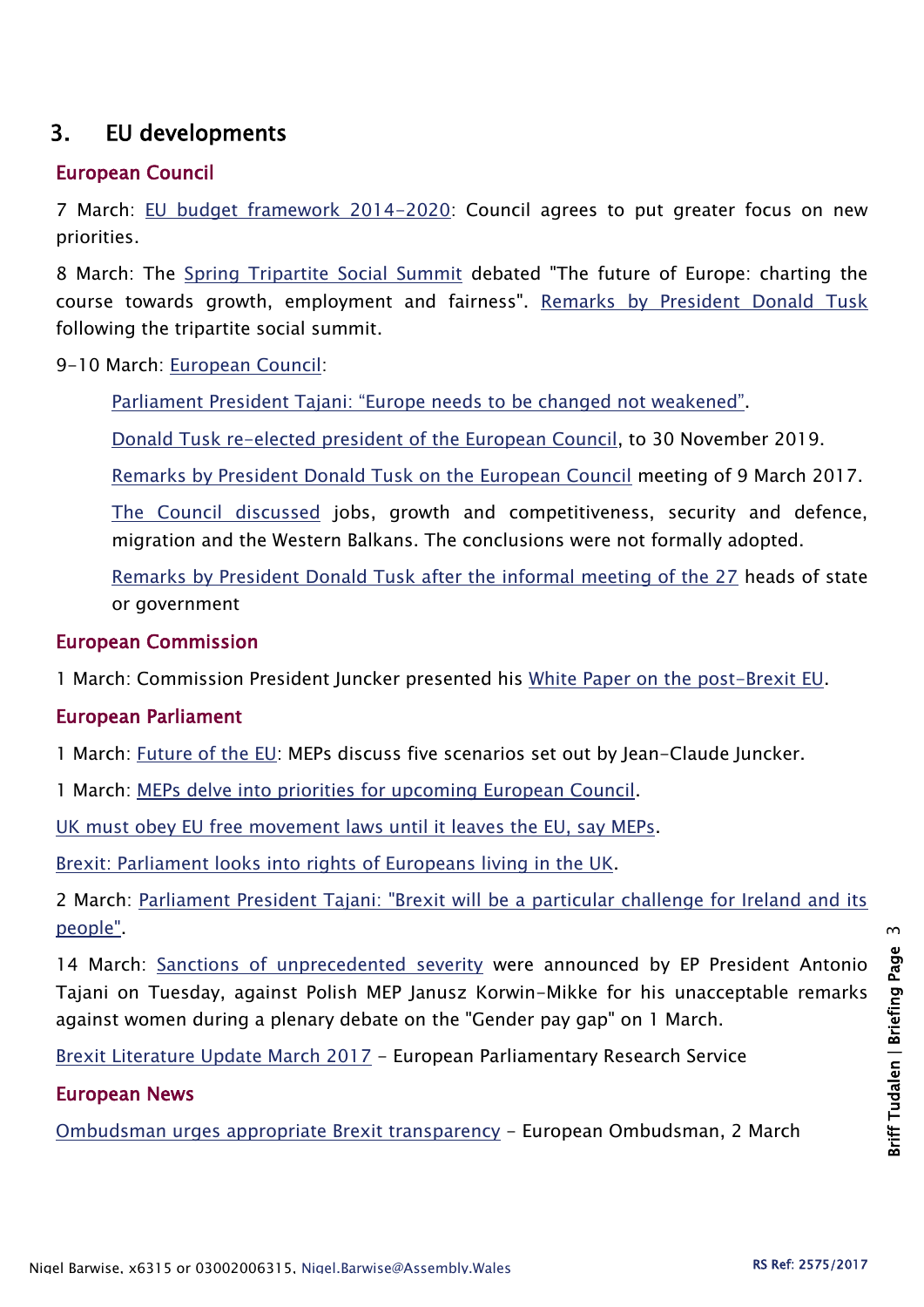# 4. UK developments

16 March: Royal Assent was given to the European Union (Notification of Withdrawal) Bill.

#### UK Government

[Information about the UK leaving the EU](https://www.gov.uk/government/news/information-about-the-uk-leaving-the-eu) (DExEU – 1 March update)

2 March: [A new chapter in UK-Denmark relations](https://www.gov.uk/government/speeches/a-new-chapter-in-uk-denmark-relations) – David Davis article in Politiken (Denmark).

2 March: [Defence dialogue on our EU exit.](https://www.gov.uk/government/news/defence-dialogue-on-our-eu-exit)

3 March: [Maintaining our close ties with Slovakia](https://www.gov.uk/government/news/maintaining-our-close-ties-with-slovakia) – David Davis article in Pravda (Slovakia).

3 March: [Ministers in latest dialogue with financial services firms.](https://www.gov.uk/government/news/ministers-in-latest-dialogue-with-financial-services-firms)

9 March: [European Council March 2017:](https://www.gov.uk/government/speeches/pm-statement-at-european-council-meeting-9-march-2017) Prime Minister's press statement.

13 March: Prime Minister's meeting with [Prime Minister Muscat of Malta.](https://www.gov.uk/government/news/pm-meeting-with-prime-minister-muscat-of-malta-13-march-2017)

14 March: Prime Minister's [Commons statement on the European Council.](https://www.gov.uk/government/speeches/pm-commons-statement-on-european-council-14-march-2017)

#### EC-UK forum – 6 March

The latest EC-UK forum took place in the House of Lords on 6 March 2017. The forum brings together the Chairs from relevant European committees from across the UK. David Rees AM, Chair of the External Affairs and Additional Legislation attended from the National Assembly for Wales. Chairs from across the UK provided updates on the work of their respective committees and discussed potential areas for collaboration.

## House of Commons

9 March: [Oral questions on Exiting the European Union](https://hansard.parliament.uk/commons/2017-03-09) were answered by the Secretary of State David Davis, the Parliamentary Under-Secretary of State Robin Walker, and the Minister of State David Jones.

13 March: Adjournment debate on [Leaving the EU: Poultry Producers.](https://hansard.parliament.uk/commons/2017-03-13/debates/1703144000002/LeavingTheEUPoultryProducers)

13 March: Debate on the [European Union \(Notification of Withdrawal\) Bill.](https://hansard.parliament.uk/commons/2017-03-13/debates/7B70DCB0-A791-4B45-B01E-04D5689E8E62/EuropeanUnion(NotificationOfWithdrawal)Bill) The Commons rejected the Lords' amendments.

14 March: [Prime Minister's Statement on the European Council](https://hansard.parliament.uk/commons/2017-03-14/debates/B5826F13-CE59-42DD-9DE4-ACDEA7E308DA/EuropeanCouncil), and questions.

28 February: The Business, Energy and Industrial Strategy Committee looked at the [impact of](http://www.parliament.uk/business/committees/committees-a-z/commons-select/business-energy-industrial-strategy/news-parliament-2015/leaving-eu-energy-climate-evidence-16-17/)  [Brexit on the UK's nuclear industry](http://www.parliament.uk/business/committees/committees-a-z/commons-select/business-energy-industrial-strategy/news-parliament-2015/leaving-eu-energy-climate-evidence-16-17/) and wider investor confidence in the energy sector.

28 February: The Health Committee examined the [impact of Brexit on the health and social](http://www.parliament.uk/business/committees/committees-a-z/commons-select/health-committee/news-parliament-20151/brexit-health-ev3-16-17/)  [care workforce](http://www.parliament.uk/business/committees/committees-a-z/commons-select/health-committee/news-parliament-20151/brexit-health-ev3-16-17/) and on provision of health services for British expatriates and EU nationals in the U.K.

1 March: The Procedure Committee heard evidence from Academic lawyers on [delegated](http://www.parliament.uk/business/committees/committees-a-z/commons-select/procedure-committee/news-parliament-2015/delegated-powers-great-repeal-bill-first-evidence-16-17/)  [powers and the 'Great Repeal Bill'.](http://www.parliament.uk/business/committees/committees-a-z/commons-select/procedure-committee/news-parliament-2015/delegated-powers-great-repeal-bill-first-evidence-16-17/)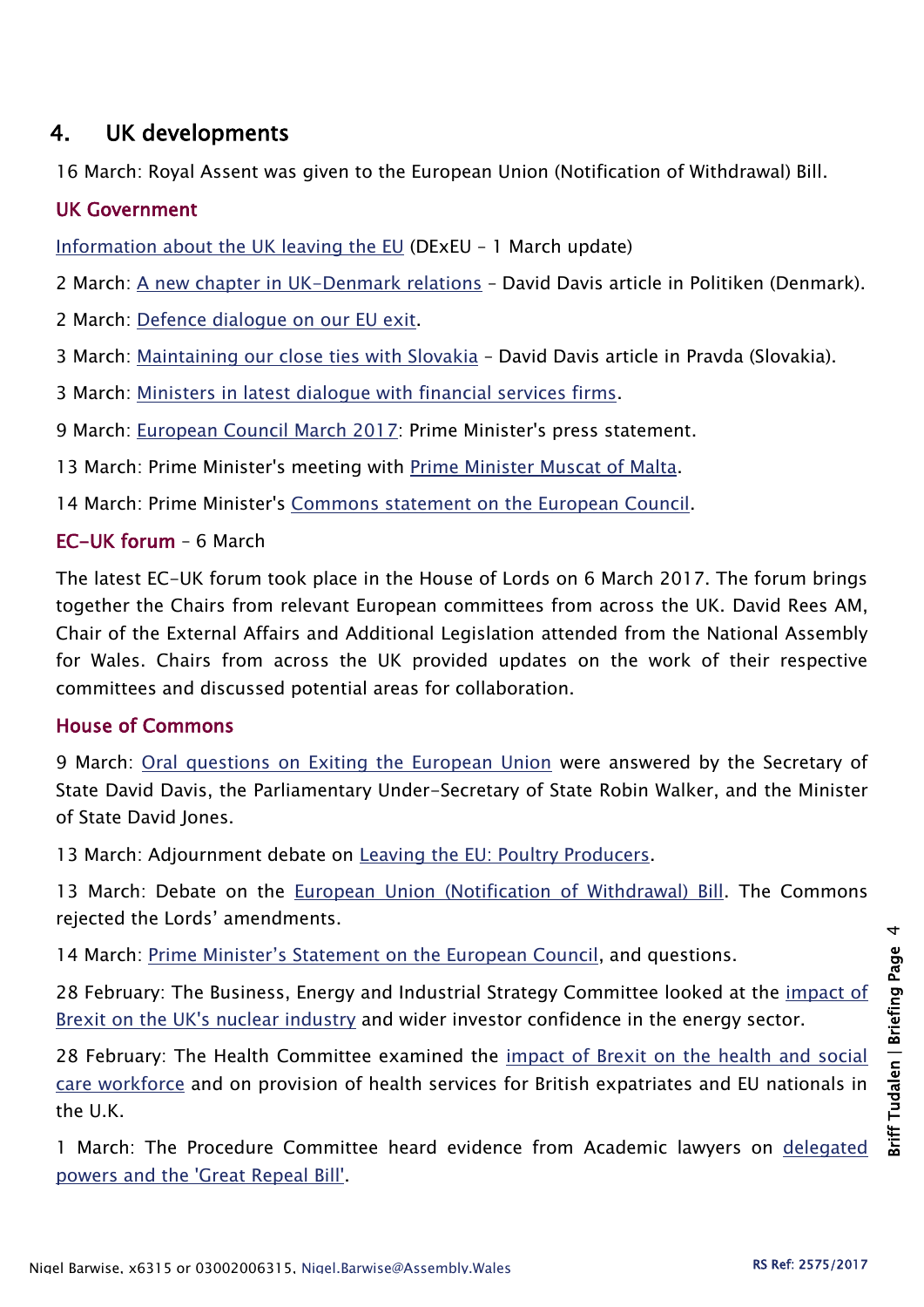2 March: The Committee on Exiting the European Union visited Swansea to hear evidence on the [risks and opportunities of Brexit for Wales.](http://www.parliament.uk/business/committees/committees-a-z/commons-select/exiting-the-european-union-committee/news-parliament-2015/negotiating-objectives-for-eu-withdrawal-swansea-evidence-16-17/)

7 March: [Brexit impact on universities in the North and Scotland](http://www.parliament.uk/business/committees/committees-a-z/commons-select/education-committee/news-parliament-2015/brexit-higher-education-evidence3-16-17/) examined in Northumbria University by the Education Committee.

7 March: The [Exiting the European Union Committee heard from Mark Drakeford AM,](http://www.parliament.uk/business/committees/committees-a-z/commons-select/exiting-the-european-union-committee/news-parliament-2015/negotiating-objectives-for-eu-withdrawal-17-evidence-16-17/) Cabinet Secretary for Finance and Local Government. [The transcript has been published.](http://data.parliament.uk/writtenevidence/committeeevidence.svc/evidencedocument/exiting-the-european-union-committee/the-uks-negotiating-objectives-for-its-withdrawal-from-the-eu/oral/48622.html)

7 March: The Environmental Audit Committee held its third and final public hearing examining evidence and witnesses for the Committee's inquiry into the [Future of Chemicals](http://www.parliament.uk/business/committees/committees-a-z/commons-select/environmental-audit-committee/news-parliament-2015/future-chemicals-brexit-ev3-16-17/)  [Regulation after the EU Referendum.](http://www.parliament.uk/business/committees/committees-a-z/commons-select/environmental-audit-committee/news-parliament-2015/future-chemicals-brexit-ev3-16-17/)

7 March: The Home Affairs Committee questioned the [Europol Director on policing and](http://www.parliament.uk/business/committees/committees-a-z/commons-select/home-affairs-committee/news-parliament-2015/170306-europol-ev/)  [security issues.](http://www.parliament.uk/business/committees/committees-a-z/commons-select/home-affairs-committee/news-parliament-2015/170306-europol-ev/)

8 March: The European Scrutiny and the Environment, Food and Rural Affairs Committees met jointly held an evidence session with George Eustice MP, Minister of State for Agriculture, Fisheries and Food, on the [implications of Brexit for Fisheries and Agriculture.](http://www.parliament.uk/business/committees/committees-a-z/commons-select/european-scrutiny-committee/news-parliament-20151/brexit-agriculture-fisheries-evidence-16-17/)

8 March: The Work and Pensions Committee held an evidence session on [Brexit and labour](http://www.parliament.uk/business/committees/committees-a-z/commons-select/work-and-pensions-committee/inquiries/parliament-2015/inquiry2/)  [market policy.](http://www.parliament.uk/business/committees/committees-a-z/commons-select/work-and-pensions-committee/inquiries/parliament-2015/inquiry2/)

10 March: [How have TTIP negotiations informed future UK-US trade talks?](http://www.parliament.uk/business/committees/committees-a-z/commons-select/international-trade-committee/news-parliament-2015/uk-us-trade-first-evidence-16-17/) – International Trade Committee begins to take evidence.

14 March: If the UK is to continue to trade with the EU or to cooperate on law enforcement after it leaves, then [we need mechanisms in place beforehand for third-country data transfer,](http://www.parliament.uk/business/committees/committees-a-z/commons-select/european-scrutiny-committee/news-parliament-20151/data-exchange-report-published-16-17/) said the European Scrutiny Committee in its weekly report on new EU legislations.

14 March: The Exiting the European Union Committee discussed the UK's negotiating objectives for its withdrawal from the EU with [Sadiq Khan, Mayor of London,](http://www.parliament.uk/business/committees/committees-a-z/commons-select/exiting-the-european-union-committee/news-parliament-2015/negotiating-objectives-for-eu-withdrawal-sadiq-khan-evidence-16-17/) and on 15 March with the [Secretary of State David Davis MP](http://www.parliament.uk/business/committees/committees-a-z/commons-select/exiting-the-european-union-committee/news-parliament-2015/negotiating-objectives-for-eu-withdrawal-19-evidence-16-17/) and the department's Permanent Secretary.

15 March: The Environment, Food and Rural Affairs Committee held its final evidence session as part of its inquiry into [Feeding the Nation: labour constraints.](http://www.parliament.uk/business/committees/committees-a-z/commons-select/environment-food-and-rural-affairs-committee/news-parliament-2015/feeding-the-nation-ev-3-16-17/) George Eustice MP, Minister for Agriculture, Department for Environment Food and Rural Affairs and Robert Goodwill MP, Minister for Immigration, Home Office, were questioned.

1 March: The Exiting the European Union Committee published its report [The Government's](https://www.publications.parliament.uk/pa/cm201617/cmselect/cmexeu/1071/1071.pdf)  [negotiating objectives: the rights of UK and EU citizens.](https://www.publications.parliament.uk/pa/cm201617/cmselect/cmexeu/1071/1071.pdf) The Committee unanimously agreed that the Government should now make a unilateral decision to safeguard the rights of EU nationals living in the UK.

7 March: [Access to European broadcasting market post-Brexit](https://www.publications.parliament.uk/pa/cm201617/cmselect/cmeuleg/71-xxxi/7108.htm#_idTextAnchor014) questioned by European Scrutiny Committee note.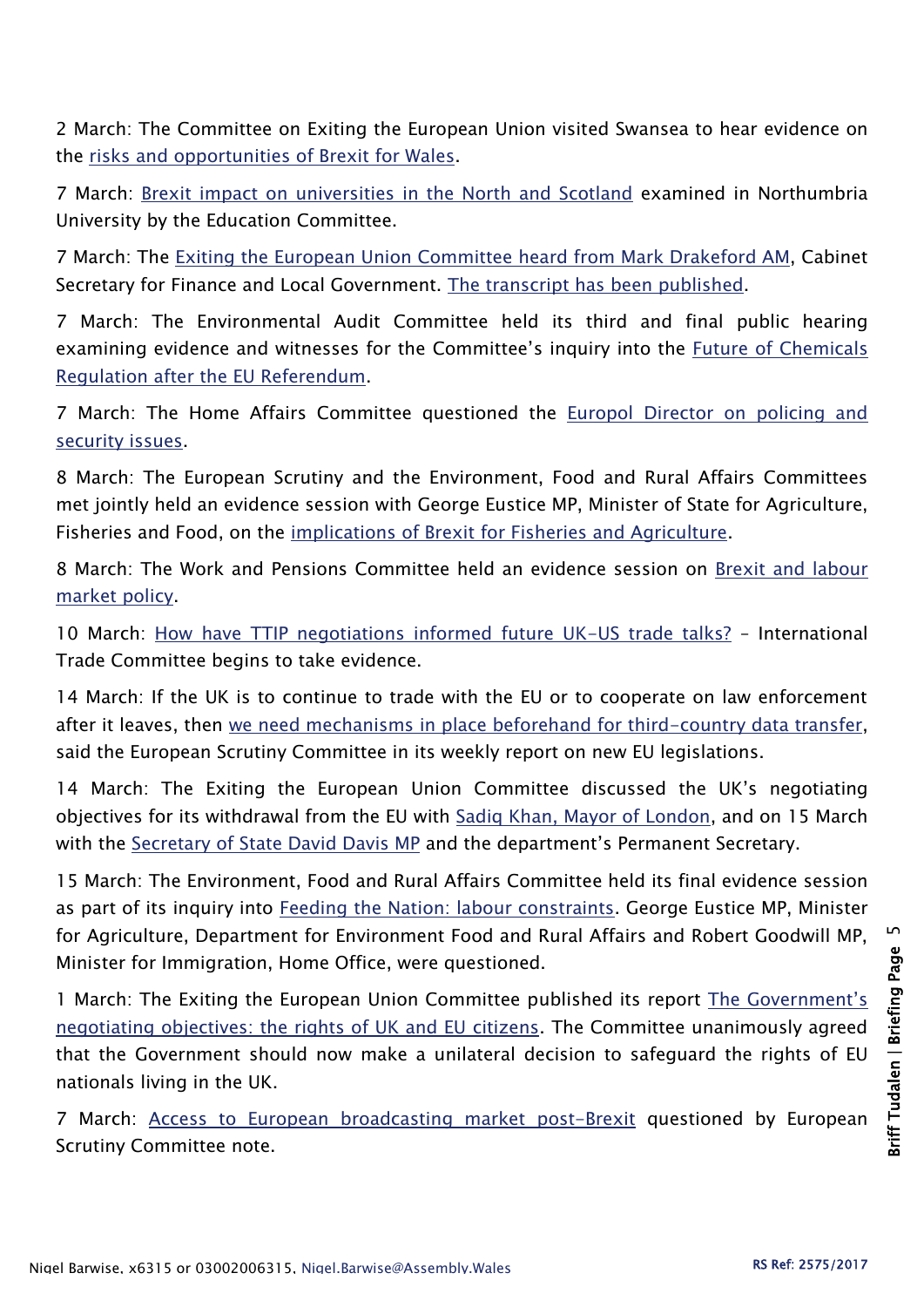7 March: The International Trade Committee published its report [UK trade options beyond](https://www.publications.parliament.uk/pa/cm201617/cmselect/cmintrade/817/81702.htm)  [2019.](https://www.publications.parliament.uk/pa/cm201617/cmselect/cmintrade/817/81702.htm) The report covers Re-joining EFTA, a Free Trade Agreement with the EU, 'no deal' – WTO terms with the EU, Free Trade Agreements with the rest of the world and Establishing the UK's position at the WTO.

10 March: The Welsh Affairs Committee has published its initial findings as part of the inquiry into the [Implications for Wales of the EU referendum result.](http://www.parliament.uk/business/committees/committees-a-z/commons-select/welsh-affairs-committee/inquiries/parliament-2015/brexit-wales-16-17/) The Chairman, David TC Davies MP, said "We will [soon be launching an inquiry into the effect on Agriculture,](http://www.parliament.uk/business/committees/committees-a-z/commons-select/welsh-affairs-committee/news-parliament-2015/brexit-priorities-wales-16-17/) following concerns raised by attendees – what support did the EU provide and what opportunities are there to provide new support for Welsh farmers after Brexit?".

12 March: The Foreign Affairs Committee published its report [Article 50 negotiations:](https://www.publications.parliament.uk/pa/cm201617/cmselect/cmfaff/1077/107702.htm)  [Implications of 'no deal',](https://www.publications.parliament.uk/pa/cm201617/cmselect/cmfaff/1077/107702.htm) which says that it would be a ['Dereliction of duty' to fail to plan for](http://www.parliament.uk/business/committees/committees-a-z/commons-select/foreign-affairs-committee/news-parliament-2015/article-50-report-publication-16-17/)  ['no deal'.](http://www.parliament.uk/business/committees/committees-a-z/commons-select/foreign-affairs-committee/news-parliament-2015/article-50-report-publication-16-17/)

#### House of Lords

The House of Lords European Union Committee and its six Sub-Committees is undertaking a "[co-ordinated series of inquiries](http://www.parliament.uk/business/committees/committees-a-z/lords-select/eu-select-committee-/news-parliament-2015/co-ordinated-inquries-launch/) into the key issues that will arise in the forthcoming negotiations on Brexit".

1 March: The contribution of EU and non-EU citizens was raised in questions about [Immigration,](https://hansard.parliament.uk/Lords/2017-03-01/debates/18466AAA-E011-4D3E-B6BB-2130297655DA/Immigration) answered by the former AM, now Lord Bourne of Aberystwyth.

1 March: [European Union \(Notification of Withdrawal\) Bill Committee stage.](https://hansard.parliament.uk/Lords/2017-03-01/debates/EE9DF3A9-2E05-4568-8CF8-A61F11172391/EuropeanUnion(NotificationOfWithdrawal)Bill) Peers voted to guarantee the continuing rights of EU citizens living in the UK.

2 March: A debate on the European Union Committee's report [Brexit: the options for trade.](https://hansard.parliament.uk/Lords/2017-03-02/debates/E90E4BAA-D11A-478C-8AA8-3EDDA827DA9B/BrexitOptionsForTrade(EUCReport))

7 March: European Union (Notification of Withdrawal) Bill: [Report stage:](https://hansard.parliament.uk/Lords/2017-03-07/debates/C3DB2BE4-B6EC-4DA3-8722-1633A13892B3/EuropeanUnion(NotificationOfWithdrawal)Bill) [Continued:](https://hansard.parliament.uk/Lords/2017-03-07/debates/0C978865-1678-4A7F-98A5-6AE55B3FB652/EuropeanUnion(NotificationOfWithdrawal)Bill) [Third](https://hansard.parliament.uk/Lords/2017-03-07/debates/67D1469C-A117-45E4-BD7B-07E61E94C30C/EuropeanUnion(NotificationOfWithdrawal)Bill)  [Reading, Bill passed.](https://hansard.parliament.uk/Lords/2017-03-07/debates/67D1469C-A117-45E4-BD7B-07E61E94C30C/EuropeanUnion(NotificationOfWithdrawal)Bill)

7 March: Questions on [European Union: Migration and rights.](https://hansard.parliament.uk/Lords/2017-03-07/debates/951AF655-41BA-4010-9049-D229B1BC477D/EuropeanUnionMigration)

13 March: Questions on [Brexit: Commonwealth, Trade and Migration.](https://hansard.parliament.uk/Lords/2017-03-13/debates/E507F082-F8EB-427C-8CD2-A47699A28E48/BrexitCommonwealthTradeAndMigration)

13 March: [European Union \(Notification of Withdrawal\) Bill](https://hansard.parliament.uk/Lords/2017-03-13/debates/B6D4D5E2-9407-40E3-A409-49E7006937C3/EuropeanUnion(NotificationOfWithdrawal)Bill) - The Lords did not reinstate their amendments that the Commons had rejected.

1 March: The EU Home Affairs Sub-Committee took evidence from lawyers and academics on the [EU data protection Directive and Regulation,](http://www.parliament.uk/business/committees/committees-a-z/lords-select/eu-home-affairs-subcommittee/news-parliament-2015/lawyers-academics-data-protection/) the EU-US Privacy Shield and the EU-US Umbrella Agreement. On 8 March the [UK Information Commissioner gave evidence.](http://www.parliament.uk/business/committees/committees-a-z/lords-select/eu-home-affairs-subcommittee/news-parliament-2015/information-commissioner-gives-evidence/)

1 March: The EU Energy and Environment Sub-Committee questioned the UK's Chief Veterinary Officer about the [implications of Brexit for animal health and animal welfare.](http://www.parliament.uk/business/committees/committees-a-z/lords-select/eu-energy-environment-subcommittee/news-parliament-2015/brexit-agri-cvo/)

3 March: The EU External Affairs and EU Internal Market Sub-Committees have received a [response](http://www.parliament.uk/documents/lords-committees/eu-external-affairs-subcommittee/Future-trade-EU-UK-Government-Response-and-Annex%20A.pdf) from Lord Bridges of Headley MBE, Parliamentary Under-Secretary of State,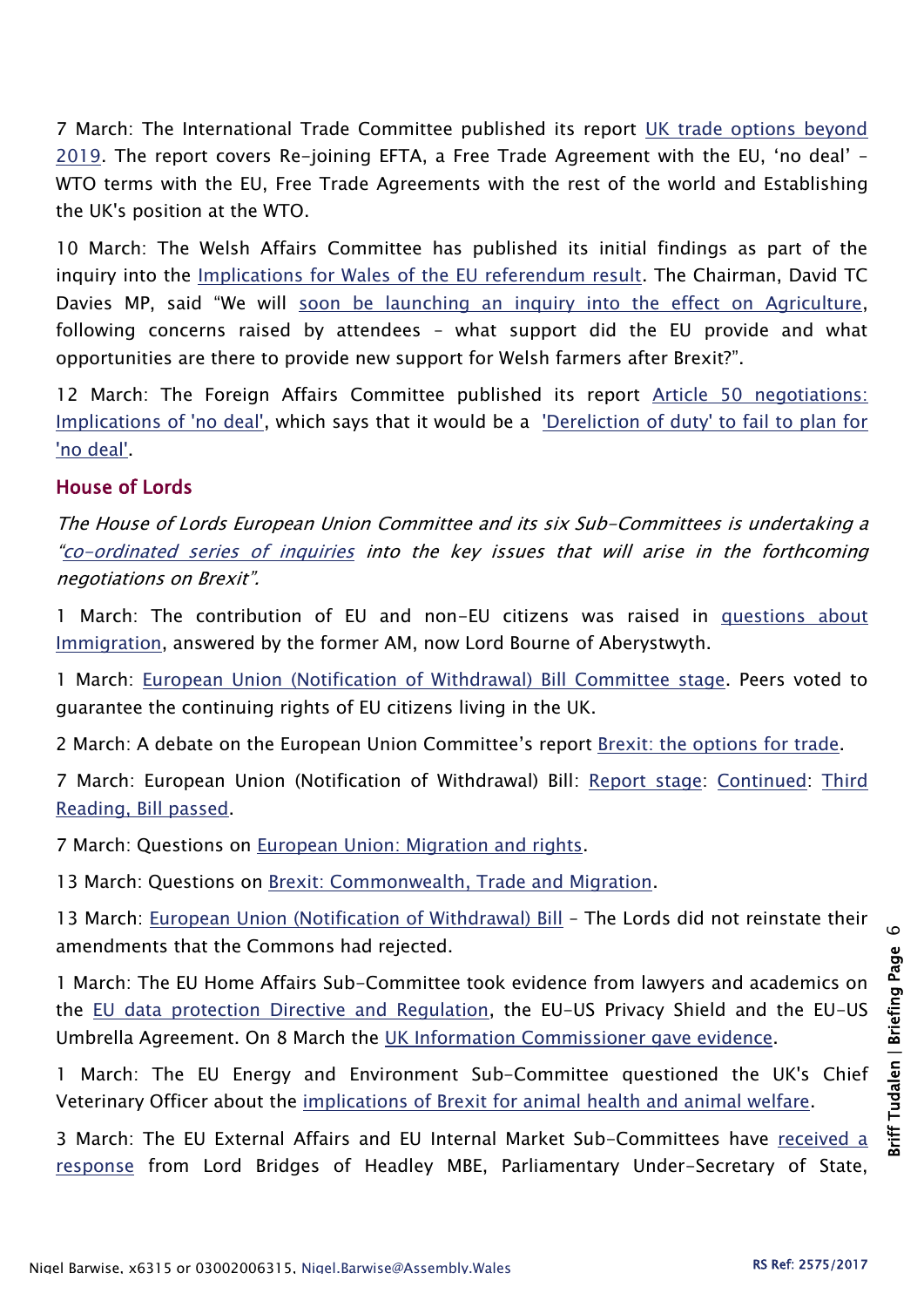Department for Exiting the EU, and Lord Price CVO, Minister of State for Trade Policy, Department for International Trade, to their report, Brexit: the options for trade, which was published on 13 December 2016.

6 March: The EU Select Committee heard from [two Scottish expert peers,](http://www.parliament.uk/business/committees/committees-a-z/lords-select/eu-select-committee-/news-parliament-2015/brexit-devolution-scottish-peers-evidence/) as part of its ongoing inquiry on Brexit: devolution.

8 March: The Economic Affairs Committee heard evidence about the [immigration impact of](http://www.parliament.uk/business/committees/committees-a-z/lords-select/economic-affairs-committee/news-parliament-2015/sectors-hit-hardest-evidence-session/)  [Brexit on different sectors of the economy.](http://www.parliament.uk/business/committees/committees-a-z/lords-select/economic-affairs-committee/news-parliament-2015/sectors-hit-hardest-evidence-session/)

8 March: The EU Energy and Environment Sub-Committee questioned the Minister for Agriculture, George Eustace MP, on the [UK's agriculture policy and future relationship with](http://www.parliament.uk/business/committees/committees-a-z/lords-select/eu-energy-environment-subcommittee/news-parliament-2015/brexit-agri-minister/)  [the EU](http://www.parliament.uk/business/committees/committees-a-z/lords-select/eu-energy-environment-subcommittee/news-parliament-2015/brexit-agri-minister/) following the vote to leave the European Union.

13 March: The [Brexit impact on Wales](http://www.parliament.uk/business/committees/committees-a-z/lords-select/eu-select-committee-/news-parliament-2015/brexit-devolution-wales-evidence/) was explored by the EU Committee, with Lords Hain, Hunt and Wigley, followed by Mark Drakeford AM.

14 March: The Economic Affairs Committee heard evidence from Robert Good MP, Minister of State for Immigration for its inquiry into [Brexit and the Labour Market.](http://www.parliament.uk/business/committees/committees-a-z/lords-select/economic-affairs-committee/news-parliament-2015/ministers-questioned-brexit-labour/)

1 March: The European Union Committee published its report [Brexit: Gibraltar.](https://www.publications.parliament.uk/pa/ld201617/ldselect/ldeucom/116/116.pdf)

4 March: The EU Financial Affairs Sub-Committee published its report [Brexit and the EU](https://www.publications.parliament.uk/pa/ld201617/ldselect/ldeucom/125/125.pdf)  [budget.](https://www.publications.parliament.uk/pa/ld201617/ldselect/ldeucom/125/125.pdf)

6 March: The Home Affairs Sub-Committee published its report [Brexit: UK-EU](https://www.publications.parliament.uk/pa/ld201617/ldselect/ldeucom/121/121.pdf)

[movement of people.](https://www.publications.parliament.uk/pa/ld201617/ldselect/ldeucom/121/121.pdf)

14 March: [Customs admin and delays a serious concern for firms after Brexit](http://www.parliament.uk/business/committees/committees-a-z/lords-select/eu-external-affairs-subcommittee/news-parliament-2015/brexit-trade-in-goods/) – The EU External Affairs Sub-Committee published its report on the [implications of Brexit for the UK's](https://www.publications.parliament.uk/pa/ld201617/ldselect/ldeucom/129/129.pdf)  [trade in goods.](https://www.publications.parliament.uk/pa/ld201617/ldselect/ldeucom/129/129.pdf)

# 5. Scotland

## Scottish Parliament

5 March: The Culture, Tourism, Europe and External Relations Committee published its report [Determining Scotland's future relationship with the European Union](http://www.parliament.scot/S5_European/Reports/CTEERCS052017R04.pdf). The Committee called for a [bespoke solution on Brexit.](http://www.parliament.scot/newsandmediacentre/103792.aspx)

15 March: Debate on the Culture, Tourism, Europe and External Relations Committees Reports: The EU referendum result and its implications for Scotland: Initial Evidence; Brexit: What Scotland thinks: summary of evidence and emerging issues; EU Migration and EU Citizens' Rights; Determining Scotland's future relationship with the European Union.